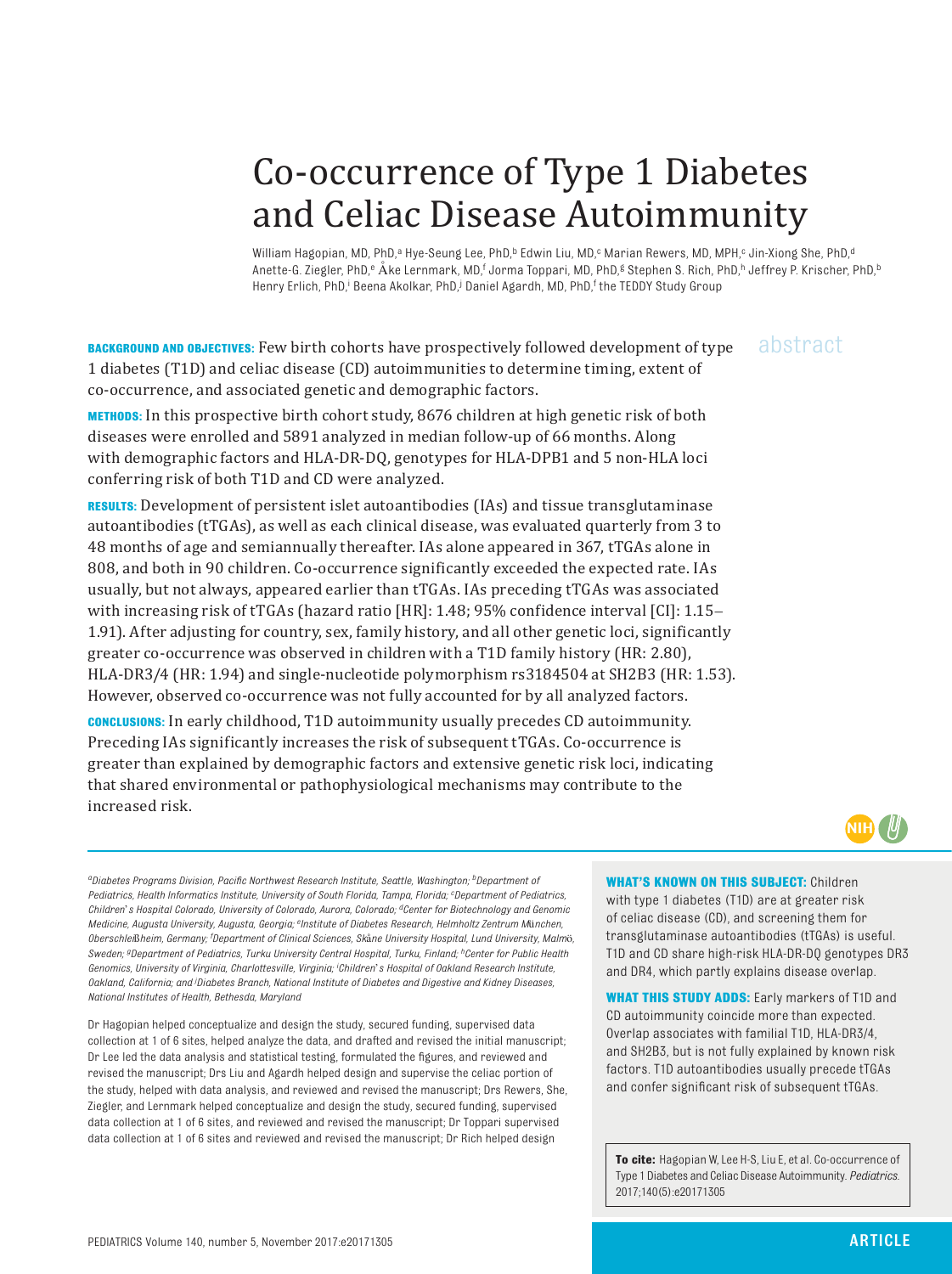Celiac disease (CD) and Type 1 diabetes (T1D) involve autoimmune attacks on small bowel mucosa and on pancreatic islet  $\beta$  cells, respectively. Both diseases have a strong genetic predisposition $1,2$  $1,2$  and most often begin in early childhood. [3](#page-8-2),[4](#page-8-3) A subclinical or preclinical phase is characterized by autoantibody positivity with minimal symptoms.[3](#page-8-2),[5](#page-8-4),[6](#page-8-5) Later, more severe target organ dysfunction appears, prompting clinical diagnosis and treatment.

The frequent coexistence of T1D and CD is widely described, but most researchers measure future risk of CD in children with previous T1D. This ranged from 2.5% to 16.4% (5.7% overall) in 23 studies worldwide,<sup>7</sup> much greater than background CD rates. Conversely, studies of subsequent T1D in children with previous CD also revealed significantly more T1D than in non-CD controls. [8,](#page-8-7)[9](#page-8-8) Presence of either disease therefore appears to increase the risk of developing the other.

Commonly postulated reasons for concurrent CD and T1D include shared HLA genetic risk $10-13$  $10-13$  and shared environmental exposures.<sup>8[,14](#page-8-11)</sup> Genetics are indeed important in CD, with ∼75% monozygotic twin concordance and 10% of firstdegree relatives (FDRs) affected. [2](#page-8-1) Genetics are similarly important in T1D, with ∼42% monozygotic twin concordance and 6% to 8% FDRs affected. [1](#page-8-0) These genetic effects are greater than for most autoimmune diseases, perhaps because of a remarkably large effect of HLA Class II on both diseases. HLA-DR-DQ accounts for ∼40% to 50% of the overall T1D genetic risk,  $15$ and 53% of that for CD, using modern prevalence estimates.[2](#page-8-1) The 2 common haplotypes conferring increased risk in both diseases are DRB1\*04-DQA1\*03:01-DQB1\*03:02 (commonly referred to as the DR4-DQ8 haplotype, abbreviated DR4) and DRB1\*03-DQA1\*05:01- DQB1\*02:01 (commonly referred to

as DR3-DQ2 haplotype, abbreviated DR3). In T1D, DR4 confers greater risk than DR3, but DR3/DR4 heterozygotes are at the greatest risk. [15](#page-8-12) For CD, DR3 confers more risk than DR4, and DR3/DR3 confers the greatest risk. [2](#page-8-1) Studies of the absolute CD risk conferred by HLA-DR-DQ in unbiased populations (without symptoms, other autoimmunity, or family history [FH]) are sparse, but The Environmental Determinants of Diabetes in the Young (TEDDY) study recently published multicenter risk estimates for several high-risk HLA antigen genotypes that were consistent with most previous literature. [4](#page-8-3) HLA-DR-DQ strongly influences both diseases and the riskconferring haplotypes are shared, so substantial disease overlap is expected solely on that basis. CD and T1D are also concurrently influenced by >10 other genetic loci,[10](#page-8-9),[16](#page-8-13)–[18](#page-8-14) conferring smaller hazard ratios (HRs) in the 1.14 to 1.35 range but with independent effects that may be cumulative. However, for only 6 loci (HLA-DPB1, RGS1, SH2B3, CTLA4, CCR3/CCR5, and PTPN2) does the relevant polymorphism affect both diseases in the same direction, therefore potentially increasing disease co-occurrence. [10](#page-8-9)

The TEDDY study is an international study of 8676 infants with many years of frequent prospective observation. [19](#page-8-15) The major inclusion criterion of elevated HLA antigen risk for T1D[20](#page-8-16) also confers elevated CD risk. Frequent blood sampling enabled accurate timing of seroconversion for both islet autoantibodies (IAs) and tissue transglutaminase autoantibodies (tTGAs). The cohort underwent extensive additional genotyping. TEDDY thus represents an unprecedented opportunity to describe the extent and timing of co-occurrence of the 2 diseases. The aim of this study was to investigate if 1 disease might trigger the other, and to test if their co-occurrence can be

explained by common inherited risk genes.

# **Methods**

# **The TEDDY Cohort and HLA Genotyping**

TEDDY is a prospective cohort study designed to identify environmental causes of T1D. [19](#page-8-15) From 2004 to 2010, 424788 newborns were screened at 6 US and European centers. TEDDY enrolled 8676 infants with high-T1D–risk HLA antigen genotypes by 4.5 months of age, with intent to manage until age 15 years. Eligible HLA-DR-DQ genotypes are abbreviated DR3/4, DR4/4, DR4/8, and DR3/3 [\(Supplemental Table 2\)](http://pediatrics.aappublications.org/lookup/suppl/doi:10.1542/peds.2017-1305/-/DCSupplemental). Of 8676 TEDDY enrollees, 5891 were analyzed herein on the basis of full autoantibody characterization, genotyping on the ImmunoChip, and carrying 1 of the 4 major TEDDYeligible HLA genotypes. Frequencies of all eligible HLA genotypes for each center are given in [Supplemental](http://pediatrics.aappublications.org/lookup/suppl/doi:10.1542/peds.2017-1305/-/DCSupplemental)  [Table 3](http://pediatrics.aappublications.org/lookup/suppl/doi:10.1542/peds.2017-1305/-/DCSupplemental). At the time of analysis, median follow-up was 66 months (range 10–111 months, interquartile range [IQR] 50–81 months), covering 32454 person-years of observation. Local institutional review board approval and parental informed consent was obtained for all children. The study is monitored by an External Evaluation Committee of the US National Institutes of Health.

## **Autoantibody Measurements**

Glutamate decarboxylase autoantibodies, insulinoma antigen-2 autoantibodies, and insulin autoantibodies (IAAs) were measured in 2 harmonized core laboratories by using radiobinding assays incorporating extensive quality control. [21](#page-8-17) Persistent islet antibodies (IAs) were defined as positive antibodies to the same antigen confirmed by both core laboratories in 2 consecutive samples. [19](#page-8-15) Tissue tTGAs were screened by radiobinding assay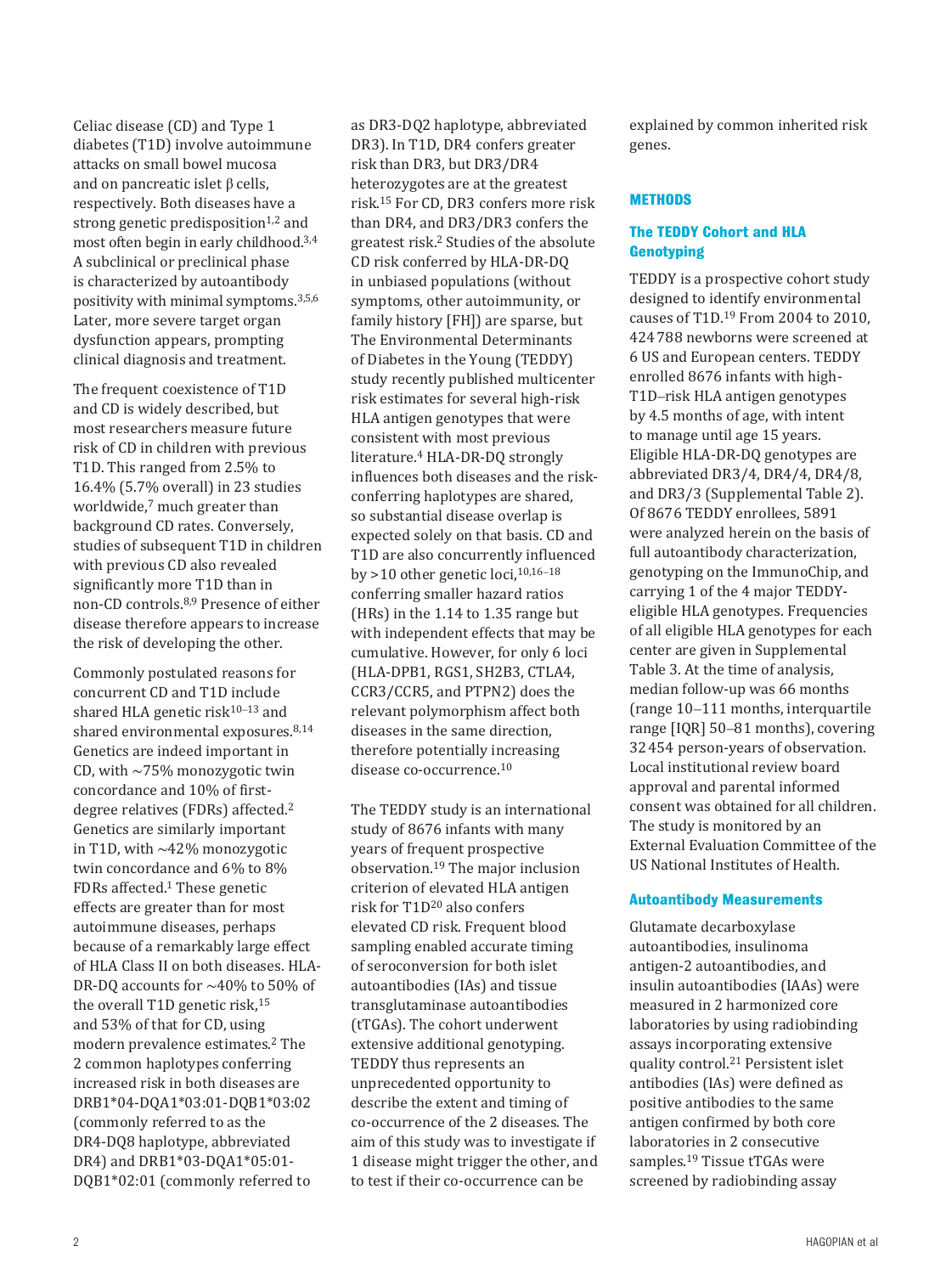in 2 laboratories with final status determined by a central reference laboratory as previously described. [4](#page-8-3)[,21](#page-8-17) Persistent tTGAs were defined as positive tTGAs test results in 2 consecutive samples. Only persistent IAs and tTGAs are considered in the current analyses.

#### **Prospective Follow-Up**

The TEDDY protocol specifies serum collection every 3 months from ages 3 to 48 months and at least every 6 months thereafter. IAs were measured in every available sample. Concurrent diseases including T1D and CD in the TEDDY child, and immediate family were noted at each visit. T1D was defined by using American Diabetes Association criteria. tTGA testing began at age 24 months and continued annually. If the results of any sample were positive, all previous samples from that child were analyzed to determine when tTGAs first appeared. Celiac symptoms were uncommon at the time of tTGA seroconversion. [5](#page-8-4) Parents of children with persistent tTGAs were notified and encouraged to pursue further evaluation under guidance of their physician. This likely led to more rapid ascertainment of CD in study than in general medical practice. In similar fashion, IA surveillance and early T1D ascertainment via glucose tolerance testing was also a feature of TEDDY. [22](#page-8-18) The decision on duodenal biopsy was outside of the study protocol, but if a biopsy were performed, a Marsh score of ≥2 defined CD. For individuals who did not receive a biopsy, a mean persistent tTGAs ≥100 U based on 2 consecutive samples was >95% specific for CD and therefore considered diagnostic herein. [4](#page-8-3) Children developing T1D were no longer on study protocol, but phone interviews and medical records reviews enabled determination of subsequent tTGA status, CD status, biopsy results if any, and use of a



#### <span id="page-2-0"></span>**FIGURE 1**

Venn diagram showing the overlap of IAs and tTGAs as well as T1D and CD in cross-sectional prevalence of 5891 TEDDY cohort subjects at a median age of 66 months. Only persistent autoantibodies are counted (see Autoantibody Measurements section in Methods). Not shown is 1 subject with T1D and tTGAs but no IAs.

gluten-free diet in 150 out of 167 (90%) of these individuals. At the time of analysis, clinical T1D occurred in 138 (2.3%), CD in 323 (5.5%), and both diseases developed in 18 (0.3%) of the 5891 screened participants, ([Fig 1\)](#page-2-0). The low number of subjects concurrently diagnosed with T1D and CD in early childhood limited detailed subanalysis of factors influencing T1D and CD co-occurrence. We therefore focused on IAs and tTGAs as earlier and more prevalent disease markers.

# **Single-Nucleotide Polymorphism Genotyping**

In addition to HLA-DR-DQ alleles, the cohort was genotyped for singlenucleotide polymorphisms (SNPs) by the Illumina ImmunoChip covering 186 genomic regions associated with 12 autoimmune diseases.<sup>[23](#page-8-19)</sup> SNP markers with call rates <90% or allele distributions strongly deviating from Hardy-Weinberg equilibrium in controls (*P* < 10<sup>−</sup>6) were discarded (except within the HLA region). Individuals with call rates <95%, or those discordant with reported sex or previous genotyping

were also discarded. This resulted in data on ∼176586 SNPs in each of 7023 subjects. SNP genotypes were used to determine HLA-DPB1, and 5 other loci reported to affect both T1D and CD in the same direction: *RGS1, SH2B3, CTLA4, CCR3/CCR5*, and *PTPN2* [\(Supplemental Table 4](http://pediatrics.aappublications.org/lookup/suppl/doi:10.1542/peds.2017-1305/-/DCSupplemental)).

## **Statistical Methods**

Excess co-occurrence was calculated by comparison with the expected along with the Wilson 95% confidence interval (CI). Excess proportion was compared by using Fisher's exact test. To explore the pattern of appearance of each autoantibody (IAs and tTGAs) or disease (T1D and CD), the proportion of event-free survival in which Kaplan-Meier estimates were used was plotted against age of seroconversion or diagnosis. Age was compared between groups by using the Wilcoxon rank sum test.

A Cox proportional hazards model was used to investigate factors associated with IA and tTGA co-occurrence. Time to co-occurrence was defined as age of seroconversion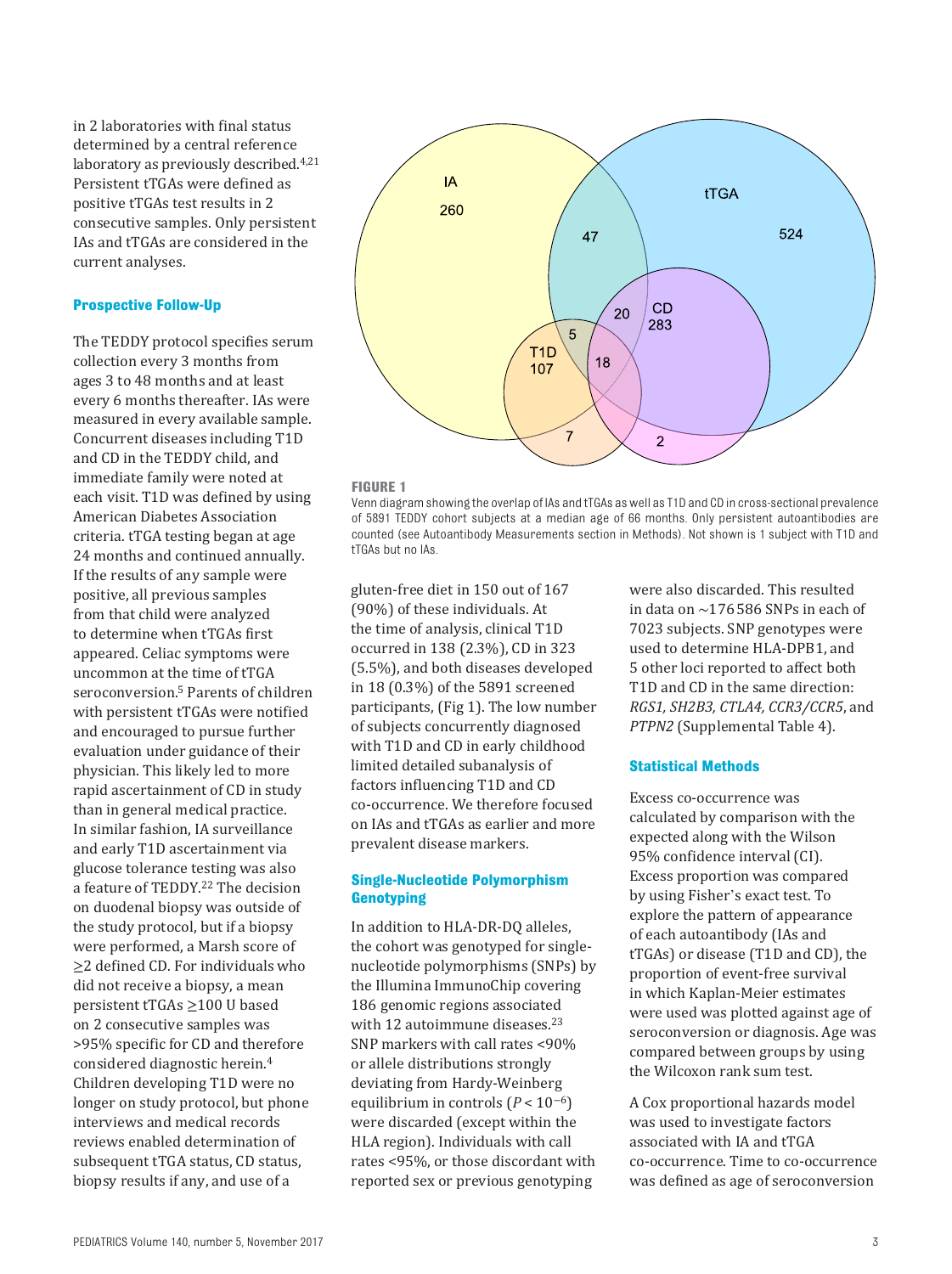

<span id="page-3-0"></span>**FIGURE 2**

Cross-sectional analysis of autoantibody prevalence. A, Comparison of transglutaminase autoantibodies (CDA) prevalence in those with IAs versus those without IAs on fixed individual HLA-DR-DQ backgrounds as shown. B, Similar comparison of IA prevalence in those with or without tTGAs. The rightmost bars in each panel show the comparison when all 4 HLA antigen backgrounds are combined.

for the following autoimmunity. The right-censored time was age at last sample collection. The model considered country, sex, and FH of T1D or CD (defined as an affected FDR), in addition to HLA-DR-DQ, HLA-DPB1, and the 5 other relevant genetic loci. Additionally, we examined the effect of each autoantibody on appearance of the other. For example, the effect of IAs preceding tTGAs on the risk of tTGAs was assessed (by using age of tTGA appearance as time to event) as compared with those without IAs at the time of tTGA appearance. Two sided *P* values < .05 were considered significant. SAS 9.4 Software (SAS Institute, Cary, NC) was used for all analyses.

#### **Results**

The proportion of children who tested positive for IAs that developed T1D was 130 out of 457 (28.5%) compared with 8 out of 5434 (0.15%) of children who tested negative for IAs. The proportion of children who tested positive for tTGAs that developed CD was 321 out of 898 (35.8%) compared with 2 out of 4993 (0.04%) of children who tested

negative for tTGAs. A total of 367 (6.2%) participants had IAs but not tTGAs, 808 (13.7%) had tTGAs but not IAs, and 90 (1.5%) had both ([Fig 1](#page-2-0)). Assuming independence and assuming the observed proportion of tTGAs and IAs in TEDDY are accurate estimates of corresponding population proportions, the product of the observed IA and tTGA proportions represents the expected proportion of having both antibodies. The observed IA prevalence was 457 out of 5891 (7.8%), whereas that for tTGAs was 898 out of 5891 (15.2%). We therefore expected IAs and tTGAs to occur together in 1.19% (7.8%\*15.2%) or 70 children. The observed prevalence of 90 out of 5891 (1.53%) revealed a significant excess of 20 children or 0.34% (95% CI: 0.21%–0.52%). Subgroups by country, sex, FH of T1D and of CD, HLA-DR-DQ, and other genetic loci each retained significant excess co-occurrence of IAs and tTGAs ([Supplemental Table 5\)](http://pediatrics.aappublications.org/lookup/suppl/doi:10.1542/peds.2017-1305/-/DCSupplemental). In examining the proportion of children with each autoantibody, it can be seen that having IAs increased the proportion with tTGAs from 14.9% to 19.7% ([Fig 2A](#page-3-0)). Conversely, having tTGAs increased the proportion with IAs

from 7.4% to 10.0% [\(](#page-3-0)[Fig 2B\)](#page-3-0). This represents a 32% greater prevalence of tTGAs in those with IAs, and a 36% greater prevalence of IAs in those with tTGAs. Increases were observed across all individual HLA genotypes but were only significant for DR4/4 (*P* = .017) and for the combined data set of all HLA genotypes  $(P = .012)$ .

Given the prospective nature of the TEDDY study, it is possible to extend the cross-sectional data of [Fig 1](#page-2-0) to examine the development of autoimmunity over time. Seroconversion for each of IAs and tTGAs was greatest in the first few years of life ([Fig 3](#page-4-0)). When considered separately, the median age at seroconversion for IAs was 24 (IQR: 14–38.5) months and for tTGAs was 33 (IQR: 24–45) months (*P* < .0001). There was no significant difference in age at seroconversion when comparing those with 1 type of autoimmunity to those with both. Within the current follow-up, T1D was on average diagnosed earlier than CD (T1D at 36 [23–56] months; CD at 42 [34–57] months; *P* = .0007). Of the 90 individuals with both IAs and tTGAs, 5 (6%) developed the autoantibodies simultaneously, 61 (68%) developed IAs first at 24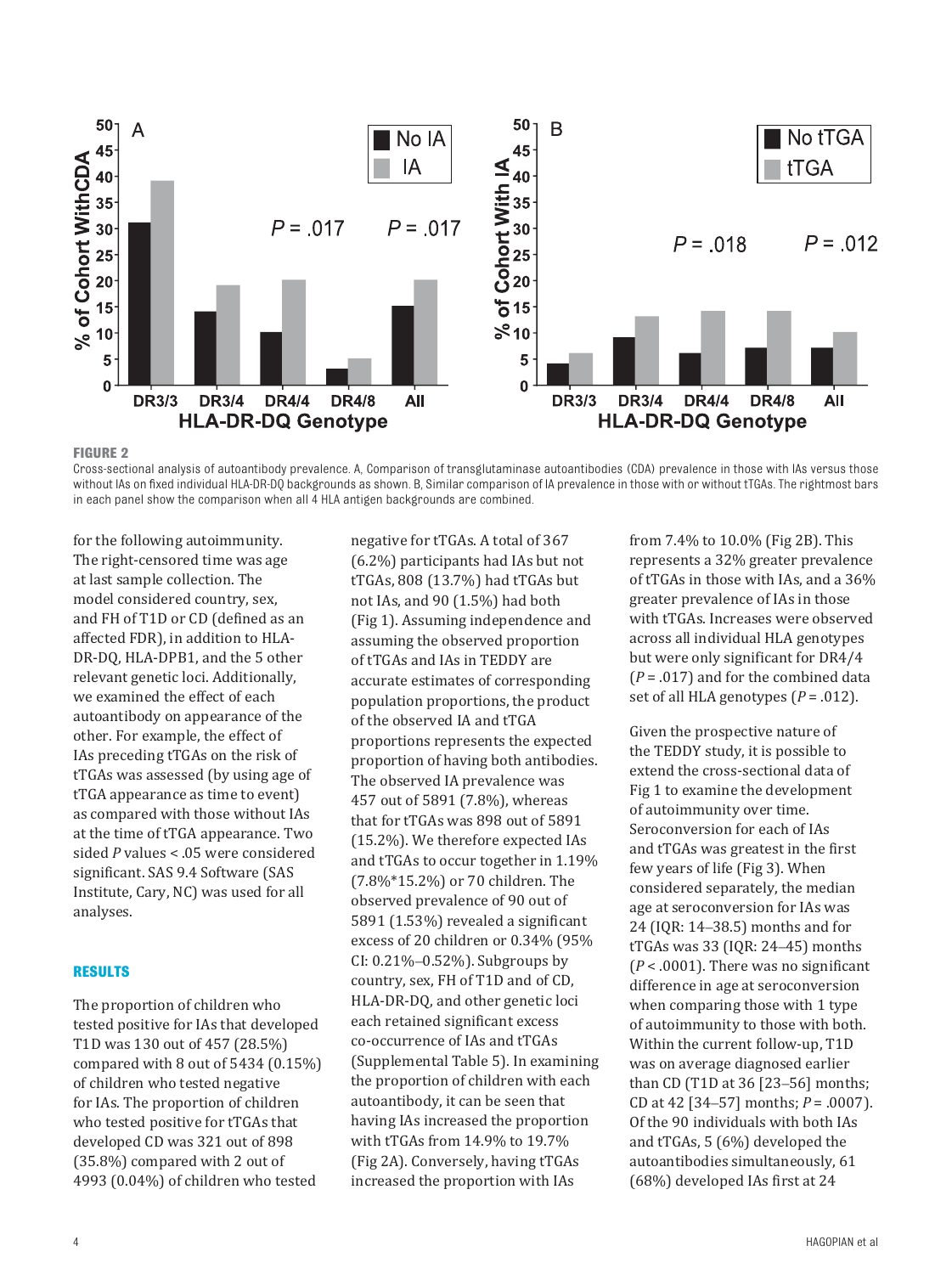

<span id="page-4-0"></span>**FIGURE 3**

Timing of appearance of IAs versus tTGAs (A) and timing of diagnosis of T1D versus diagnosis of CD (B) in the TEDDY cohort managed prospectively every quarter from age 3 to 48 months and at least every 6 months thereafter.

(14–38.5) months, and 24 (27%) developed tTGAs first at 33 (24, 45) months (*P* < .0001). Comparative timing of IAs versus tTGAs was not different when comparing glutamate decarboxylase autoantibodies or IAAs as the specific IAs [\(Supplemental](http://pediatrics.aappublications.org/lookup/suppl/doi:10.1542/peds.2017-1305/-/DCSupplemental)  [Fig 4\)](http://pediatrics.aappublications.org/lookup/suppl/doi:10.1542/peds.2017-1305/-/DCSupplemental). Greater HLA-DR3 gene dosage conferred shorter median time interval from development of IAs to tTGAs (median 2 months in DR3/3, 14 months in DR3/4, and 18 months in DR4/4 or DR4/8) [\(Supplemental](http://pediatrics.aappublications.org/lookup/suppl/doi:10.1542/peds.2017-1305/-/DCSupplemental)  [Fig 5\)](http://pediatrics.aappublications.org/lookup/suppl/doi:10.1542/peds.2017-1305/-/DCSupplemental). The median time from tTGAs to CD was 11.6 (IQR: 7.9–16.1) months, significantly shorter than that from IAs to T1D at 17.2 (7.7–35.7) months (*P* < .0001).

A Cox Proportional Hazards model was used to examine risk factors for each individual type of autoimmunity, including whether each autoantibody influenced the risk for developing the other (Table 1). Known risk factors for each type of autoimmunity showed expected results in the adjusted model. Factors associated separately with increased IAs and with increased tTGAs included the countries of Finland or Sweden and HLA-DR3/4. HLA-DR3/3 increased tTGA risk but decreased IA risk versus the reference genotype. As expected, having an FDR with

CD increased tTGA risk but not IA risk, and having an FDR with T1D increased IA risk but not tTGA risk. RGS1 (rs2816316) and CTLA4 (rs3087243) were associated with increased tTGA risk, whereas SH2B3 (rs3184504) was associated with increased IA risk. Importantly, in unadjusted analysis, IAs preceding tTGAs was associated with greater risk of tTGAs (HR: 1.30; 95% CI: 1.01–1.67), but tTGAs preceding IAs was not associated with risk of IAs (HR: 1.01; 95% CI: 0.69–1.50). Using a similar model adjusted for all other factors did not change this finding; IAs preceding tTGAs was significant (HR: 1.48; 95% CI: 1.15–1.91), whereas tTGAs preceding IAs was not (HR: 1.12; 95% CI: 0.75–1.67). The Cox Proportional Hazards model was then used to analyze demographic and genetic factors conferring risk of co-occurrence of IA and tTGA (Table 1). After adjustment for country, sex and having an FDR with CD, HLA-DR-DQ, HLA-DPB1 and the 5 SNPs at RGS1, SH2B3, CTLA4, CCR3/CCR5, and PTPN2, we found HLA-DR3/4 (HR: 1.94; 95% CI: 1.12–3.35), having an FDR with T1D (HR: 2.69; 95% CI: 1.54–4.67) and rs3184504 at *SH2B3* (HR = 1.53, 95% CI: 1.14–2.05) were each independently associated with co-occurrence of IAs and tTGAs.

#### **Discussion**

The appearance of CD in existing T1D patients is widely appreciated. [7](#page-8-6) Our results analyze this relationship in a prospective manner at an earlier stage when autoantibodies to the respective diseases first develop. These autoantibodies are highly predictive of clinical disease and may be encountered more frequently as genetic screening and personalized medicine become more widespread. As with T1D and CD, observation in the first 5 years of life reveals that IAs precede tTGAs more often (67%) than vice versa (27%). Indeed, having IAs significantly increased the risk of developing tTGAs. The reverse relationship was not demonstrated, perhaps because of fewer individuals with the latter pattern detected during limited follow-up. [24](#page-8-20) Our results support the notion that children found to have IAs (for example through family screening or population-based prediction) should be screened for tTGAs, as is the practice for T1D children.

Having dual T1D and CD autoimmunity was more common than expected on the basis of the rates of each. It has been widely supposed that HLA antigen explains the overla[p](#page-8-6)[7,](#page-8-6)[12](#page-8-21)[,13](#page-8-10) because similar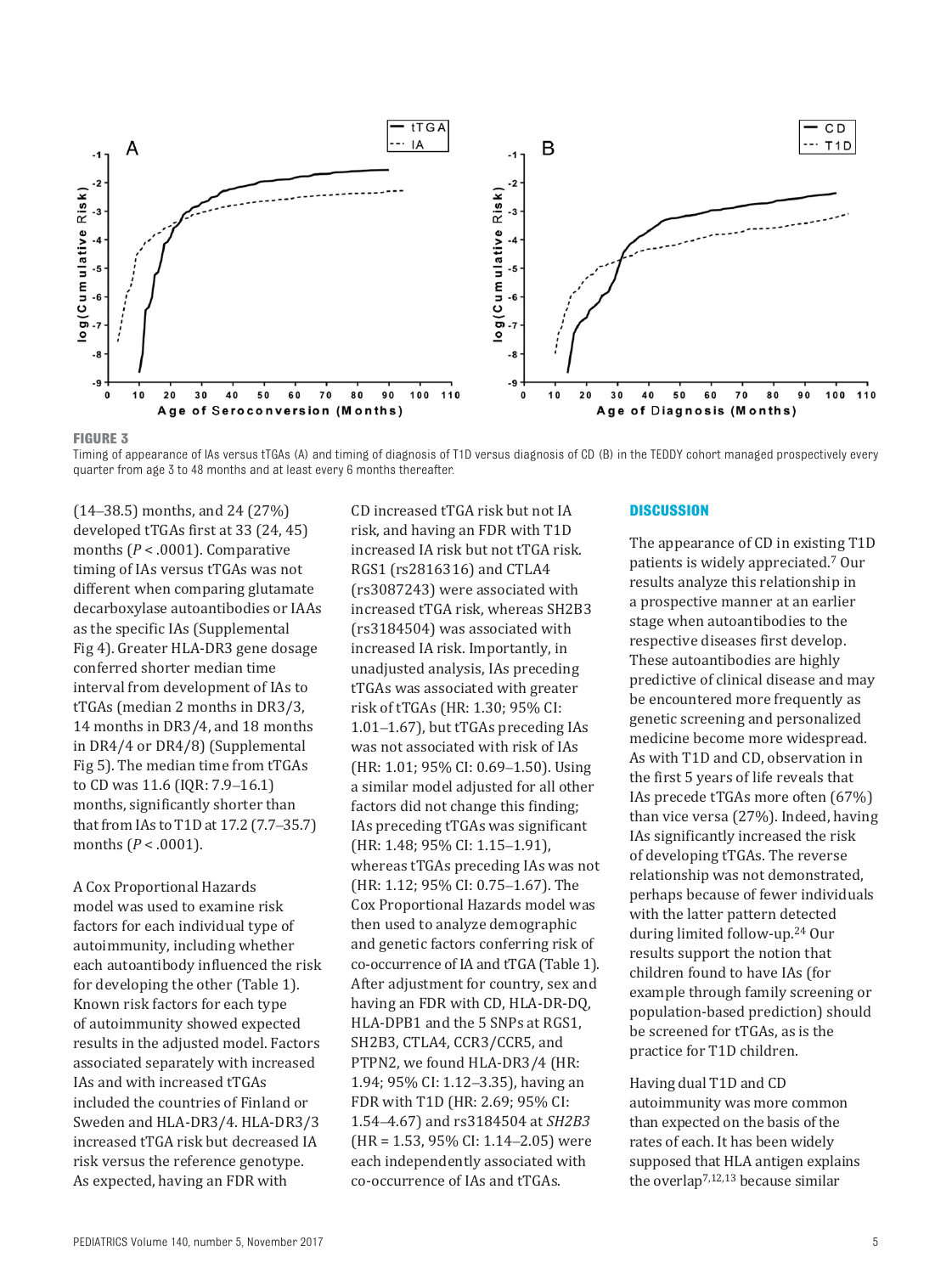| Model      | Characteristics    |                | IAs                    |                 | tTGAs                  |                          | Co-occurrence IAs and tTGAs |          |
|------------|--------------------|----------------|------------------------|-----------------|------------------------|--------------------------|-----------------------------|----------|
|            |                    |                | HR (95% CI)            | P               | HR (95% CI)            | $\overline{P}$           | HR (95% CI)                 | Ρ        |
| Unadjusted | tTGA preceding IA  |                | $1.01(0.69 - 1.50)$    | .95             |                        |                          |                             |          |
|            | IA preceding tTGA  |                |                        |                 | $1.30(1.01 - 1.67)$    | .04                      |                             |          |
| Adjusted   | tTGA preceding IA  |                | $1.12(0.75 - 1.67)$    | .57             |                        | $\overline{\phantom{0}}$ |                             |          |
|            | IA preceding tTGA  |                |                        | $\qquad \qquad$ | $1.48(1.15 - 1.91)$    | .0027                    |                             |          |
|            | Country            | <b>US</b>      |                        |                 |                        |                          |                             |          |
|            |                    | <b>FIN</b>     | $1.56(1.21 - 2.00)$    | $.0006*$        | $1.24(1.03 - 1.50)$    | .027                     | $1.60(0.89 - 2.90)$         | .12      |
|            |                    | GER            | $1.14(0.76 - 1.71)$    | .53             | $1.19(0.87 - 1.64)$    | .28                      | $0.96(0.36 - 2.56)$         | .94      |
|            |                    | SWE            | $1.31(1.04 - 1.65)$    | $.023*$         | $1.57(1.34 - 1.84)$    | < .0001                  | $1.58(0.95 - 2.62)$         | .08      |
|            | HLA-DR-DO          | DR 4/4 or      |                        |                 |                        |                          |                             |          |
|            |                    | 4/8            |                        |                 |                        |                          |                             |          |
|            |                    | DR 3/3         | $0.69$ $(0.50 - 0.96)$ | $.028*$         | $5.32(4.32 - 6.56)$    | < .0001                  | $1.88(0.97 - 3.64)$         | .06      |
|            |                    | DR 3/4         | $1.47(1.18 - 1.82)$    | $.005*$         | $2.05(1.68 - 2.51)$    | < .0001                  | $1.94(1.12 - 3.35)$         | $.018*$  |
|            | Sex                | Male           |                        |                 |                        |                          |                             |          |
|            |                    | Female         | $0.76(0.63 - 0.92)$    | $.0039*$        | $1.61(1.41 - 1.84)$    | < .0001                  | $1.19(0.78 - 1.80)$         | .42      |
|            | T1D FDR            | N <sub>o</sub> |                        |                 |                        |                          |                             |          |
|            |                    | Yes            | $2.60(2.03 - 3.33)$    | < 0001          | $1.07(0.84 - 1.34)$    | .60                      | $2.69(1.54 - 4.67)$         | $.0005*$ |
|            | Celiac FDR         | No             |                        |                 |                        |                          |                             |          |
|            |                    | Yes            | $1.01(0.59 - 1.73)$    | .97             | $2.02(1.53 - 2.66)$    | < .0001                  | $0.58(0.14 - 2.37)$         | .45      |
|            | RGS1 (rs2816316)   |                | $1.10(0.94 - 1.30)$    | .25             | $0.87(0.77 - 0.99)$    | .029                     | $0.87(0.59 - 1.30)$         | .50      |
|            | CTLA4 (rs3087243)  |                | $0.99(0.87 - 1.14)$    | .94             | $0.82$ $(0.74 - 0.90)$ | < .0001                  | $0.88(0.65 - 1.19)$         | .42      |
|            | CCR3 (rs6441961)   |                | $1.04(0.91 - 1.20)$    | .57             | $1.06(0.96 - 1.17)$    | .29                      | $1.20(0.88 - 1.63)$         | .25      |
|            | SH2B3 (rs3184504)  |                | $1.30(1.14 - 1.49)$    | $< .0001$ *     | $1.06(0.97 - 1.17)$    | .21                      | $1.53(1.14 - 2.05)$         | $.005*$  |
|            | PTPN2 (rs45450798) |                | $0.96(0.80 - 1.14)$    | .61             | $0.99(0.87 - 1.12)$    | .83                      | $1.10(0.76 - 1.60)$         | .60      |
|            | HLA-DPB1*04:01     |                | $1.17(0.94 - 1.47)$    | .16             | $0.86(0.74 - 1.02)$    | .08                      | $0.72(0.45 - 1.16)$         | .18      |
|            | HLA-DPB1*04:02     |                | $0.81(0.60 - 1.11)$    | .19             | $0.93(0.76 - 1.15)$    | .52                      | $0.57(0.28 - 1.15)$         | .12      |
|            | HLA-DPB1*01:01     |                | $1.03(0.77 - 1.37)$    | .85             | $1.12(0.94 - 1.34)$    | .21                      | $0.89(0.51 - 1.55)$         | .67      |
|            | HLA-DPB1*02:01     |                | $1.21(0.93 - 1.57)$    | .17             | $0.90(0.73 - 1.10)$    | .29                      | $0.91(0.52 - 1.60)$         | .75      |
|            | HLA-DPB1*03:01     |                | $1.28(0.98 - 1.68)$    | .08             | $1.08(0.88 - 1.31)$    | .48                      | $0.85(0.47 - 1.54)$         | .59      |

**TABLE 1** Cox Proportional Hazards Analysis of Factors Influencing Appearance of IAs and tTGAs, Their Order of Appearance, and Co-occurrence of IA and tTGA

Factors analyzed include country, sex, FH of T1D or CD, and HLA-DR-DQ, HLA-DPB1, and 5 non-HLA antigen genetic loci. FIN, Finland; GER, Germany; SWE, Sweden; US, United States; --, not applicable.

 $*$   $P < .05$ 

HLA-DR-DQ genotypes strongly predispose to both diseases. However, this did not appear to be the case. In a detailed analysis of the excess cases, considering HLA antigen loci, non-HLA antigen loci, and demographic features (FH, country) expected to capture additional (although unmeasured) genetic influences on these 2 autoimmune diseases, it is clear that not all the observed overlap between the 2 diseases was accounted for (Table 1). In addition to HLA-DR-DQ, SNP rs3184504 at SH2B3 accounted for significant overlap, but the effect was modest. SH2B3 is an adaptor protein involved in negative regulation of T-cells, consistent with both T1D and CD being T-cell– mediated diseases.[25](#page-8-22) Although not all common minor-effect variants or rare high-effect variants would be captured in the current analysis,<sup>[26](#page-9-0)-[28](#page-9-1)</sup>

our finding is in line with a previous study whose authors did not find major contributions by shared genetic risk factors for T1D and CD other than HLA antigen genotype. [28](#page-9-1) Our results therefore suggest that nongenetic factors are probably also involved.

Prospectively, IAs usually but not always preceded tTGAs, and previous IAs conferred a significantly increased risk of tTGAs. Although previous tTGA did not show a similar effect on subsequent IAs, there may have been insufficient individuals in this category for adequate evaluation. Our significant findings are in contrast to those of Williams et al, $^{29}$  $^{29}$  $^{29}$ who found that tTGA prevalence in adults with an FH of T1D were not different between those with or without IAs, implying that tTGAs were not more likely in the setting

of IAs. However, we prospectively managed individuals from early childhood when both types of autoimmunity first develop, which may explain our findings.

If preexisting T1D autoimmunity triggers CD autoimmunity, a possible mechanism might be coexpression of antigens from both diseases in the same anatomic location. tTG is known to be expressed in islets. [30](#page-9-3) Cellular endoplasmic reticulum stress leads to tTG overexpressio[n](#page-9-4)<sup>[31](#page-9-4)</sup> including in stressed islets. [32](#page-9-5) This raises the intriguing possibility that tTG expressed in the insulitis lesion, in the setting of a susceptible HLA antigen background, might trigger autoimmunity to tTG. Importantly, the duodenum and pancreas are in close proximity and share draining lymph nodes, as shown in elegant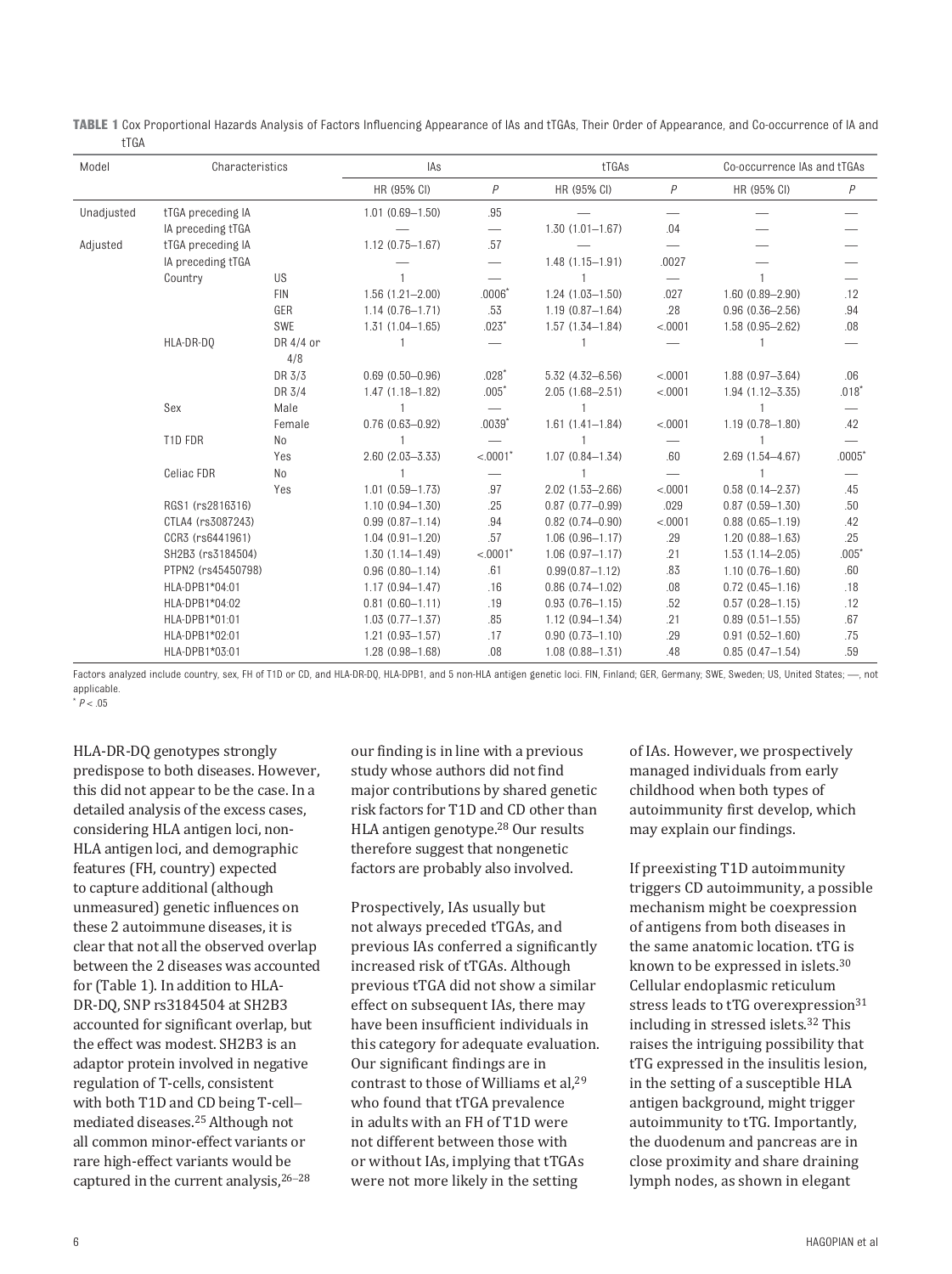cotrafficking studies. [33](#page-9-6) Inflammation in islets could thus lead to an antitTG immune response in adjacent lymph nodes, thereby promoting CD autoimmunity.

The major identified environmental trigger for CD is ingested gluten. Interestingly, gluten introduction before 4 months or after 7 months of age was shown to increase T1D risk. [34,](#page-9-7)[35](#page-9-8) Similarly, gluten exposure before 4 months increased CD risk in som[e](#page-9-9)[36](#page-9-9)[,37](#page-9-10) but not all<sup>35</sup> studies. It has been proposed that both T1D and CD are favored by an inflammation-mediated increase in gut permeability, [38,](#page-9-11)[39](#page-9-12) which gluten is known to cause. [40](#page-9-13) However, age at introduction of gluten was not found to be significantly associated with tTGA in TEDDY. [41](#page-9-14)

Gut microbes, in direct contact with the intestinal mucosa, are also prime candidates to influence CD risk. Rotavirus infection was implicated in both T1D autoimmunity $42$  and CD autoimmunity, <sup>43</sup> but both remain unconfirmed. These findings are further supported by TEDDY findings that a reported gastrointestinal infection 3 months before was significantly associated with tTGA seroconversion. [44](#page-9-17) Moreover, rotavirus vaccination had a protective effect in children exposed to gluten before 6 months of age, indicating a potential interaction between diet and infections on the risk of early autoimmunity. [44](#page-9-17) Interestingly, reovirus was recently postulated to be implicated in CD,<sup>45</sup> but its role in T1D is unknown. Gut bacterial microflora also differ between cases and controls for both  $CD^{46}$  $CD^{46}$  $CD^{46}$  and  $T1D,^{47}$  with cases of both diseases having fewer Grampositive firmicutes and more Gramnegative bacteroides, although not all researchers agree and relationships are understandably complicated. The intestinal flora may therefore deviate in a similar way in both diseases. Future metagenomic analyses of TEDDY stool samples will test this possibility.

# **Conclusions**

Early T1D and CD autoimmunity, like their clinical diseases, occur together more than expected, with IAs usually preceding tTGAs. In addition to genes and demographics, nongenetic factors appear to contribute to co-occurrence. Elucidation of relevant mechanisms will require additional studies of local immune responses as well as common exposures (eg, gluten and microbial infections) within and outside of the TEDDY Study.

## **The Teddy Study Group**

## **Colorado Clinical Center**

Marian Rewers, MD, PhD, PI, 1,4-6,10,11 Kimberly Bautista,<sup>12</sup> Judith Baxter,9,10,12,15 Ruth Bedoy,2 Daniel Felipe-Morales, Kimberly Driscoll, PhD,<sup>9</sup> Brigitte I. Frohnert, MD,<sup>2,14</sup> Patricia Gesualdo,2,6,12,14,15 Michelle Hoffman,12–14 Rachel Karban,12 Edwin Liu, MD,<sup>13</sup> Jill Norris, PhD,<sup>2,3,12</sup> Adela Samper-Imaz, Andrea Steck, MD,3,14 Kathleen Waugh,6,7,12,15 Hali Wright.12 University of Colorado, Anschutz Medical Campus, Barbara Davis Center for Childhood Diabetes.

## **Finland Clinical Center**

Jorma Toppari, MD, PhD, PI,\*,§,1,4,11,14 Olli G. Simell, MD, PhD,\*,§,1,4,11,13 Annika Adamsson, PhD,§,12 Suvi Ahonen,†,‖,# Heikki Hyöty, MD, PhD,†,‖,6 Jorma Ilonen, MD, PhD,\*,††,3 Sanna Jokipuu,§ Tiina Kallio,§ Leena Karlsson,§ Miia Kähönen,‡,¶ Mikael Knip, MD, PhD,†,‖,5 Lea Kovanen,†,‖,# Mirva Koreasalo,†,‖,#,2 Kalle Kurppa, MD, PhD,†,‖,13 Tiina Latva-aho,‡,¶ Maria Lönnrot, MD, PhD,†,‖,6 Elina Mäntymäki,§ Katja Multasuo,‡,¶ Juha Mykkänen, PhD,\*, 3 Tiina Niininen,‖,†,12 Sari Niinistö, ‖,# Mia Nyblom,†,‖ Petra Rajala,§ Jenna Rautanen,‖,# Anne Riikonen,†,‖,# Mika Riikonen,§ Jenni Rouhiainen,§ Minna Romo,§ Tuula Simell, PhD, Ville Simell,§,\*,13 Maija Sjöberg,\*,§,12,14 Aino Stenius,‡,¶,12 Maria Leppänen,§ Sini Vainionpää, § Eeva Varjonen,\*,§,12 Riitta Veijola,

MD, PhD,‡,¶,14 Suvi M. Virtanen, MD, PhD,†,‖,#,2 Mari Vähä-Mäkilä, § Mari Åkerlund,†,‖,# Katri Lindfors, PhD.†,13 \*University of Turku, †University of Tampere, ‡University of Oulu, §Turku University Hospital, Hospital District of Southwest Finland, ‖Tampere University Hospital, ¶Oulu University Hospital, #National Institute for Health and Welfare, Finland, ††University of Kuopio.

## **Georgia/Florida Clinical Center**

Jin-Xiong She, PhD, PI, 1,3,4,11 Desmond Schatz, MD,\*,4,5,7,8 Diane Hopkins,12 Leigh Steed, $12-15$  Jamie Thomas, $*$ ,6,12 Janey Adams,\*,12 Katherine Silvis,2 Michael Haller, MD,\*,14 Melissa Gardiner, Richard McIndoe, PhD, Ashok Sharma, Joshua Williams, Gabriela Young, Stephen W. Anderson, MD,† Laura Jacobsen, MD,\*,14 Center for Biotechnology and Genomic Medicine, Augusta University. \*University of Florida, †Pediatric Endocrine Associates, Atlanta.

## **Germany Clinical Center:**

Anette G. Ziegler, MD, PI,<sup>1,3,4,11</sup> Andreas Beyerlein, PhD,2 Ezio Bonifacio PhD,\*,5 Michael Hummel, MD,<sup>13</sup> Sandra Hummel, PhD,<sup>2</sup> Kristina Foterek,‡,2 Nicole Janz, Mathilde Kersting, PhD,<sup>‡,2</sup> Annette Knopff,<sup>7</sup> Sibylle Koletzko, MD,†,13 Claudia Peplow,<sup>12</sup> Roswith Roth, PhD,<sup>9</sup> Marlon Scholz, Joanna Stock, 9,12,14 Katharina Warncke, MD,14 Lorena Wendel, Christiane Winkler, PhD.2,12,15 Forschergruppe Diabetes e.V. and Institute of Diabetes Research, Helmholtz Zentrum München, and Klinikum rechts der Isar, Technische Universität München. \*Center for Regenerative Therapies, TU Dresden, †Dr von Hauner Children's Hospital, Department of Gastroenterology, Ludwig Maximillians University Munich, ‡Research Institute for Child Nutrition, Dortmund.

# **Sweden Clinical Center**

Åke Lernmark, PhD, PI, 1,3-6,8,10,11,15 Daniel Agardh, MD, PhD,<sup>13</sup> Carin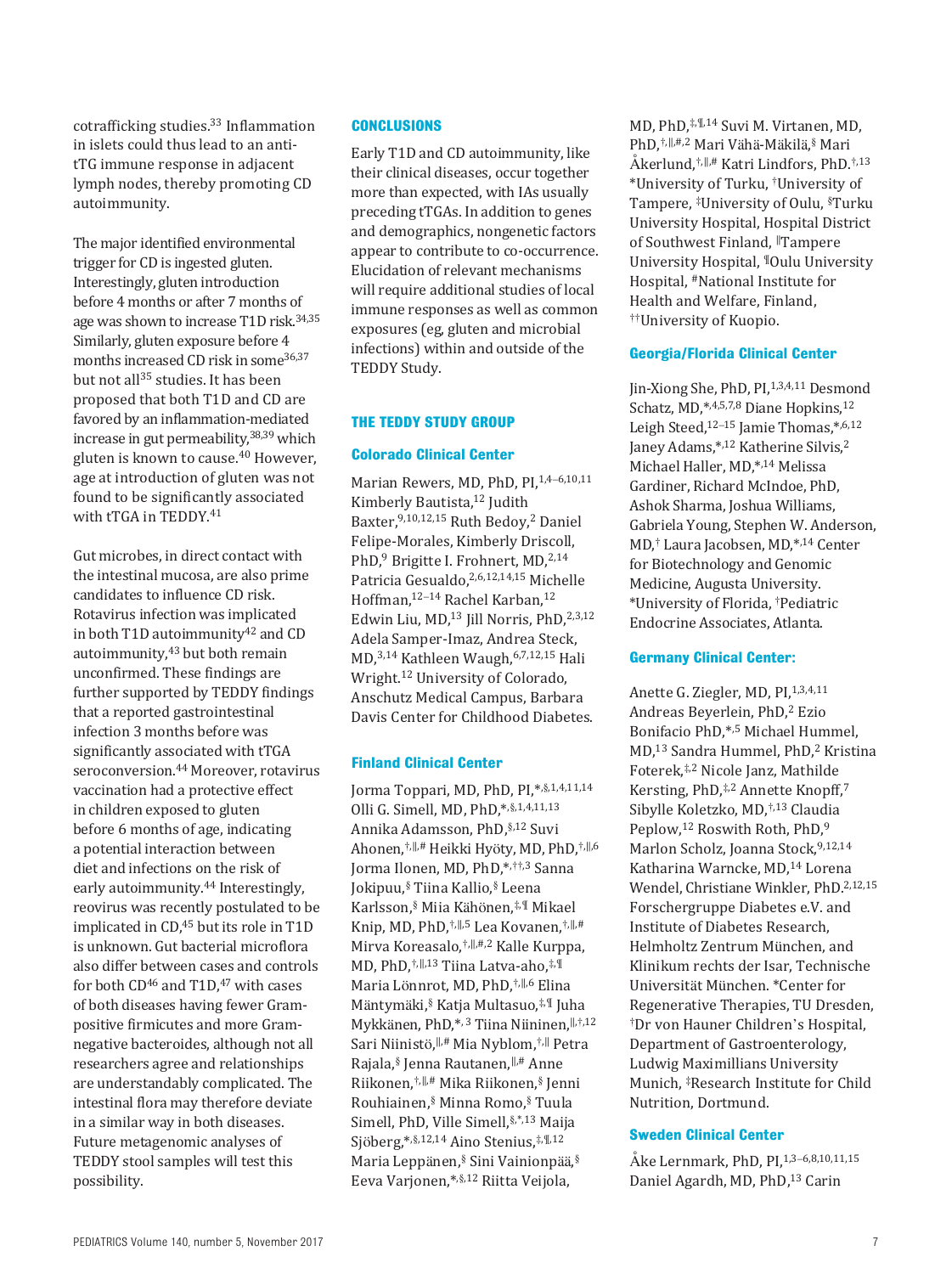Andrén Aronsson,2,12,13 Maria Ask, Jenny Bremer, Ulla-Marie Carlsson, Corrado Cilio, MD, PhD,<sup>5</sup> Emelie Ericson-Hallström, Lina Fransson, Thomas Gard, Joanna Gerardsson, Rasmus Bennet, Monica Hansen, Gertie Hansson, Susanne Hyberg, Fredrik Johansen, Berglind Jonsdottir, MD, Helena Elding Larsson, MD, PhD,6,14 Marielle Lindström, Markus Lundgren, MD,14 Maria Månsson-Martinez, Maria Markan, Jessica Melin,12 Zeliha Mestan, Karin Ottosson, Kobra Rahmati, Anita Ramelius, Falastin Salami, Sara Sibthorpe, Birgitta Sjöberg, Ulrica Swartling, PhD,9,12 Evelyn Tekum Amboh, Carina Törn, PhD, 3,15 Anne Wallin, Åsa Wimar, 12,14 Sofie Åberg. Lund University.

## **Washington Clinical Center**

William A. Hagopian, MD, PhD, PI,1,3–7,11,13,14 Michael Killian,6,7,12,13 Claire Cowen Crouch,12,14,15 Jennifer Skidmore,<sup>2</sup> Josephine Carson, Maria Dalzell, Kayleen Dunson, Rachel Hervey, Corbin Johnson, Rachel Lyons, Arlene Meyer, Denise Mulenga, Alexander Tarr, Morgan Uland, John Willis. Pacific Northwest Diabetes Research Institute.

#### **Pennsylvania Satellite Center**

Dorothy Becker, MD, Margaret Franciscus, MaryEllen Dalmagro-Elias Smith,<sup>2</sup> Ashi Daftary, MD, Mary Beth Klein, Chrystal Yates. Children's Hospital of Pittsburgh of UPMC.

## **Data Coordinating Center**

Jeffrey P. Krischer, PhD, PI, 1,4,5,10,11 Michael Abbondondolo, Sarah Austin-Gonzalez, Maryouri Avendano, Sandra Baethke, Rasheedah Brown,12,15 Brant Burkhardt, PhD,5,6 Martha Butterworth,2 Joanna Clasen, David Cuthbertson, Christopher Eberhard, Steven Fiske,<sup>9</sup> Dena Garcia, Jennifer Garmeson, Veena Gowda, Kathleen Heyman, Francisco Perez Laras, Hye-Seung Lee, PhD, 1,2,13,15 Shu Liu, Xiang Liu, PhD,2,3,9,14 Kristian Lynch, PhD,5,6,9,15 Jamie Malloy, Cristina McCarthy,12,15 Steven Meulemans, Hemang Parikh, PhD,<sup>3</sup> Chris Shaffer, Laura Smith, PhD, 9,12 Susan Smith, 12,15 Noah Sulman, PhD, Roy Tamura, PhD,<sup>1,2,13</sup> Ulla Uusitalo, PhD,<sup>2,15</sup> Kendra Vehik, PhD,4–6,14,15 Ponni Vijayakandipan, Keith Wood, Jimin Yang, PhD, RD.2,15 Past staff: Lori Ballard, David Hadley, PhD, Wendy McLeod. University of South Florida.

#### **Project Scientist**

Beena Akolkar, PhD,1,3–7,10,11 National Institutes of Diabetes and Digestive and Kidney Diseases.

# **Other Contributors**

Kasia Bourcier, PhD,<sup>5</sup> National Institutes of Allergy and Infectious Diseases. Thomas Briese, PhD, 6,15

Columbia University. Suzanne Bennett Johnson, PhD,9,12 Florida State University. Eric Triplett, PhD,<sup>6</sup> University of Florida.

#### **Committees**

<sup>1</sup>Ancillary Studies, <sup>2</sup>Diet, <sup>3</sup>Genetics, <sup>4</sup>Human Subjects/Publicity/ Publications, 5Immune Markers, 6Infectious Agents, 7Laboratory Implementation, <sup>8</sup>Maternal Studies,<br><sup>9</sup>Psychosocial, <sup>10</sup>Quality Assurance, <sup>11</sup>Steering, <sup>12</sup>Study Coordinators, 13Celiac Disease, 14Clinical Implementation, 15Quality Assurance Subcommittee on Data Quality.

## **Abbreviations**

CD: celiac disease CI: confidence interval FDR: first-degree relative FH: family history HR: hazard ratio IA: islet autoantibodies IAA: insulin autoantibodies IQR: interquartile range SNP: single-nucleotide polymorphism T1D: type 1 diabetes TEDDY: The Environmental Determinants of Diabetes in the Young tTG: tissue transglutaminase tTGA: tissue transglutaminase autoantibodies

and supervise the single-nucleotide polymorphism genotyping effort, secured the funding, and reviewed and revised the manuscript; Dr Krischer helped conceptualize and design the study, secured funding, coordinated the study and its central data storage, and reviewed and revised the manuscript; Dr Erlich helped conceptualize, design, and conduct the HLA antigen genotyping effort and reviewed and revised the manuscript; Dr Akolkar helped conceptualize, design, and fund the study, coordinated the genetic typing parts of the study, and reviewed and revised the manuscript; each author has participated sufficiently in the work to take public responsibility for appropriate portions of the content; and all authors approved the final manuscript as submitted and agree to be accountable for all aspects of the work.

**DOI:**<https://doi.org/10.1542/peds.2017-1305>

Accepted for publication Aug 11, 2017

Address correspondence to William Hagopian, MD, PhD, Pacific Northwest Research Institute, 720 Broadway, Seattle, WA 98122. E-mail: wah@uw.edu

PEDIATRICS (ISSN Numbers: Print, 0031-4005; Online, 1098-4275).

Copyright © 2017 by the American Academy of Pediatrics

**FINANCIAL DISCLOSURE:** The authors have indicated they have no financial relationships relevant to this article to disclose.

**FUNDING:** Funded by DK 63829, 63861, 63821, 63865, 63863, 63836, 63790 and UC4DK095300 and Contract HHSN267200700014C from the National Institute of Diabetes and Digestive and Kidney Diseases, National Institute of Allergy and Infectious Diseases, National Institute of Child Health and Human Development, National Institute of Environmental Health Sciences, Juvenile Diabetes Research Foundation, and Centers for Disease Control and Prevention. Funded by U01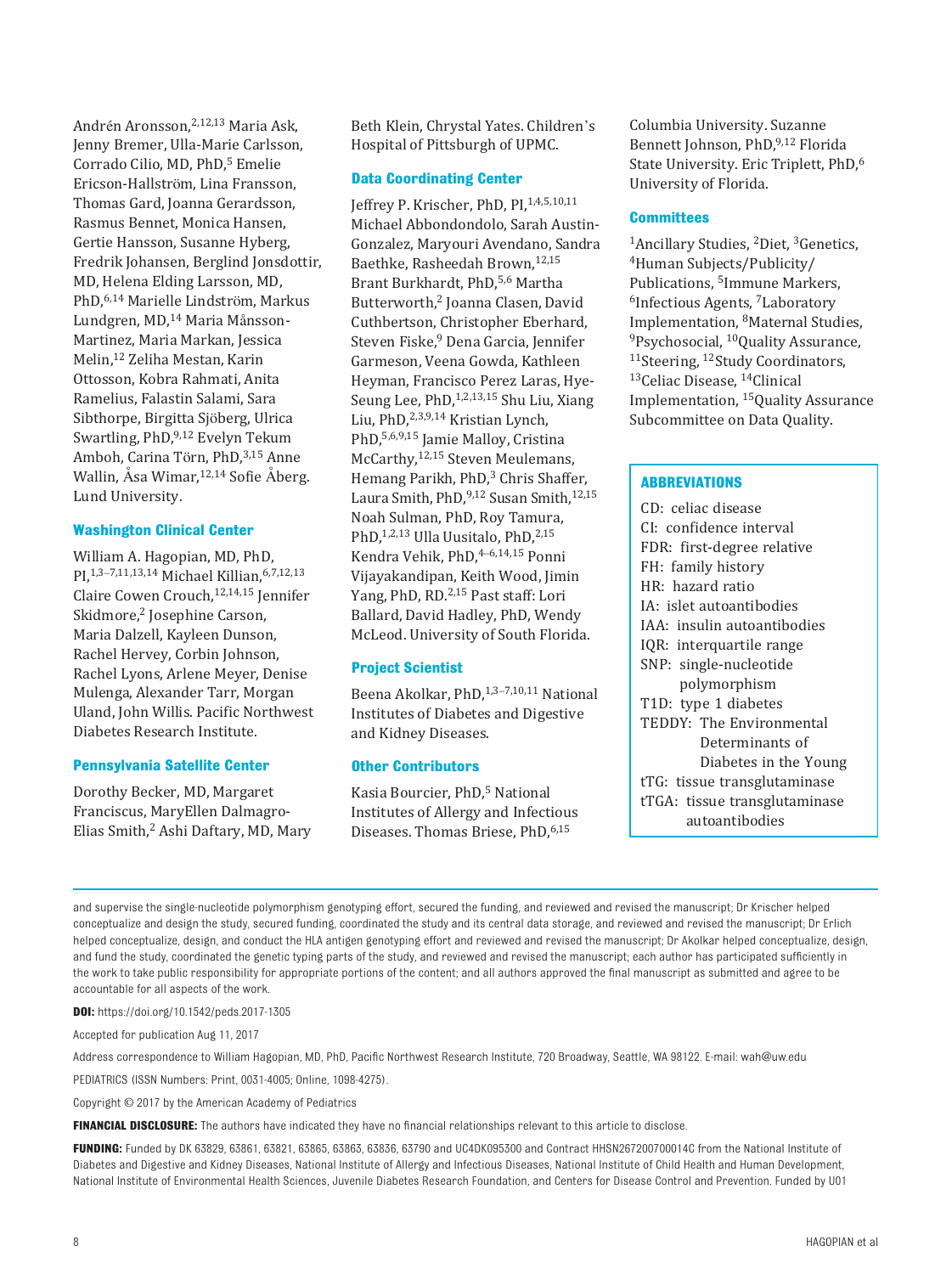DK63829, U01 DK63861, U01 DK63821, U01 DK63865, U01 DK63863, U01 DK63836, U01 DK63790, UC4 DK63829, UC4 DK63861, UC4 DK63821, UC4 DK63865, UC4 DK63863, UC4 DK63836, UC4 DK95300, UC4 DK100238, UC4 DK106955. This work supported in part by the NIH/NCATS Clinical and Translational Science Awards to the University of Florida (UL1 TR000064) and the University of Colorado (UL1 TR001082). Funded by the National Institutes of Health (NIH).

**POTENTIAL CONFLICT OF INTEREST:** The authors have indicated they have no potential conflicts of interest to disclose.

**COMPANION PAPER:** A companion to this article can be found online at [www.pediatrics.org/cgi/doi/10.1542/peds.2017-2424](http://www.pediatrics.org/cgi/doi/10.1542/peds.2017-2424).

#### **References**

- <span id="page-8-0"></span>1. Pociot F, McDermott MF. Genetics of type 1 diabetes mellitus. *Genes Immun*. 2002;3(5):235–249
- <span id="page-8-1"></span>2. Sollid LM, Lie BA. Celiac disease genetics: current concepts and practical applications. *Clin Gastroenterol Hepatol*. 2005;3(9):843–851
- <span id="page-8-2"></span>3. Krischer JP, Lynch KF, Schatz DA, et al; TEDDY Study Group. The 6 year incidence of diabetes-associated autoantibodies in genetically at-risk children: the TEDDY study. *Diabetologia*. 2015;58(5):980–987
- <span id="page-8-3"></span>4. Liu E, Lee HS, Aronsson CA, et al; TEDDY Study Group. Risk of pediatric celiac disease according to HLA haplotype and country. *N Engl J Med*. 2014;371(1):42–49
- <span id="page-8-4"></span>5. Agardh D, Lee HS, Kurppa K, et al; TEDDY Study Group. Clinical features of celiac disease: a prospective birth cohort. *Pediatrics*. 2015;135(4): 627–634
- <span id="page-8-5"></span>6. Dubé C, Rostom A, Sy R, et al. The prevalence of celiac disease in average-risk and at-risk Western European populations: a systematic review. *Gastroenterology*. 2005; 128(4 suppl 1):S57–S67
- <span id="page-8-6"></span>7. Szaflarska-Popławska A. Coexistence of coeliac disease and type 1 diabetes. *Prz Gastroenterol*. 2014;9(1):11–17
- <span id="page-8-7"></span>8. Viljamaa M, Kaukinen K, Huhtala H, Kyrönpalo S, Rasmussen M, Collin P. Coeliac disease, autoimmune diseases and gluten exposure. *Scand J Gastroenterol*. 2005;40(4):437–443
- <span id="page-8-8"></span>9. Ludvigsson JF, Ludvigsson J, Ekbom A, Montgomery SM. Celiac disease and risk of subsequent type 1 diabetes: a general population cohort study of children and adolescents. *Diabetes Care*. 2006;29(11):2483–2488
- <span id="page-8-9"></span>10. Smyth DJ, Plagnol V, Walker NM, et al. Shared and distinct genetic variants in

type 1 diabetes and celiac disease. *N Engl J Med*. 2008;359(26):2767–2777

- 11. Bilbao JR, Calvo B, Aransay AM, et al. Conserved extended haplotypes discriminate HLA-DR3-homozygous Basque patients with type 1 diabetes mellitus and celiac disease. *Genes Immun*. 2006;7(7):550–554
- <span id="page-8-21"></span>12. Bratanic N, Smigoc Schweiger D, Mendez A, Bratina N, Battelino T, Vidan-Jeras B. An influence of HLA-A, B, DR, DQ, and MICA on the occurrence of celiac disease in patients with type 1 diabetes. *Tissue Antigens*. 2010;76(3):208–215
- <span id="page-8-10"></span>13. Viken MK, Flåm ST, Skrivarhaug T, et al. HLA class II alleles in Norwegian patients with coexisting type 1 diabetes and celiac disease. *HLA*. 2017;89(5):278–284
- <span id="page-8-11"></span>14. Frisk G, Hansson T, Dahlbom I, Tuvemo T. A unifying hypothesis on the development of type 1 diabetes and celiac disease: gluten consumption may be a shared causative factor. *Med Hypotheses*. 2008;70(6):1207–1209
- <span id="page-8-12"></span>15. Erlich H, Valdes AM, Noble J, et al; Type 1 Diabetes Genetics Consortium. HLA DR-DQ haplotypes and genotypes and type 1 diabetes risk: analysis of the type 1 diabetes genetics consortium families. *Diabetes*. 2008;57(4):1084–1092
- <span id="page-8-13"></span>16. Dubois PC, Trynka G, Franke L, et al. Multiple common variants for celiac disease influencing immune gene expression. *Nat Genet*. 2010;42(4):295–302
- 17. Hadley D, Hagopian W, Liu E, et al; TEDDY Study Group. HLA-DPB1\*04:01 protects genetically susceptible children from celiac disease autoimmunity in the TEDDY study. *Am J Gastroenterol*. 2015;110(6):915–920
- <span id="page-8-14"></span>18. Bugawan TL, Angelini G, Larrick J, Auricchio S, Ferrara GB, Erlich HA. A combination of a particular

HLA-DP beta allele and an HLA-DQ heterodimer confers susceptibility to coeliac disease. *Nature*. 1989;339(6224):470–473

- <span id="page-8-15"></span>19. TEDDY Study Group. The Environmental Determinants of Diabetes in the Young (TEDDY) study: study design. *Pediatr Diabetes*. 2007;8(5):286–298
- <span id="page-8-16"></span>20. Hagopian WA, Erlich H, Lernmark A, et al; TEDDY Study Group. The Environmental Determinants of Diabetes in the Young (TEDDY): genetic criteria and international diabetes risk screening of 421 000 infants. *Pediatr Diabetes*. 2011;12(8):733–743
- <span id="page-8-17"></span>21. Vehik K, Fiske SW, Logan CA, et al; TEDDY Study Group. Methods, quality control and specimen management in an international multicentre investigation of type 1 diabetes: TEDDY. *Diabetes Metab Res Rev*. 2013;29(7):557–567
- <span id="page-8-18"></span>22. Elding Larsson H, Vehik K, Gesualdo P, et al; TEDDY Study Group. Children followed in the TEDDY study are diagnosed with type 1 diabetes at an early stage of disease. *Pediatr Diabetes*. 2014;15(2):118–126
- <span id="page-8-19"></span>23. Parkes M, Cortes A, van Heel DA, Brown MA. Genetic insights into common pathways and complex relationships among immune-mediated diseases. *Nat Rev Genet*. 2013;14(9):661–673
- <span id="page-8-20"></span>24. Pham-Short A, Donaghue KC, Ambler G, Chan AK, Craig ME. Coeliac disease in type 1 diabetes from 1990 to 2009: higher incidence in young children after longer diabetes duration. *Diabet Med*. 2012;29(9):e286–e289
- <span id="page-8-22"></span>25. Li Y, He X, Schembri-King J, Jakes S, Hayashi J. Cloning and characterization of human Lnk, an adaptor protein with pleckstrin homology and Src homology 2 domains that can inhibit T cell activation. *J Immunol*. 2000;164(10):5199–5206